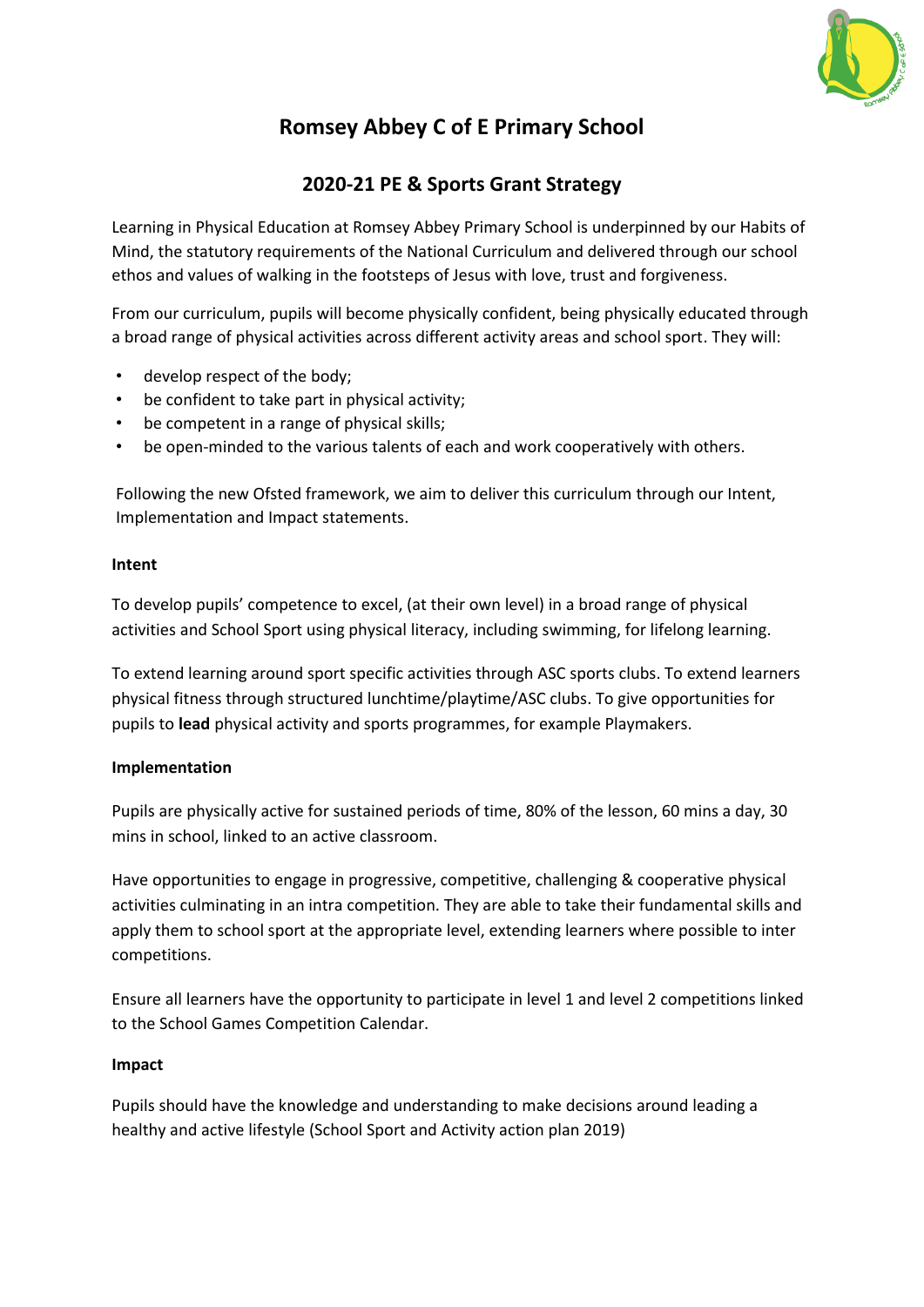

They should apply and transfer fundamental movement skills across different activity areas and school sports and understand what success looks like to them in different situations.

#### **What is it like to be a child at Romsey Abbey Primary School following our PE curriculum?**

Romsey Abbey Primary School we have a commitment to Physical Education which focuses on the whole-child and inspires all pupils to be the best they can be. Our curriculum provides opportunities for pupils to become physically confident in a way which supports their health and fitness, whilst striving to reach their full potential in physically-demanding activities such as adventurous outdoor pursuits in addition to cooperative and competitive sport.

#### **Overall objectives**

Through high-quality PE teaching we aim:

- To provide a wide and rich range of extra-curricular experiences that enhance and extend pupils interests and talents.
- For pupils to be motivated and engaged and participate willingly and respond positively to the sporting and cultural opportunities on offer.
- To develop pupils' character, confidence, resilience and independence and support their persistence in the face of challenges and difficulties.
- For pupils to know how to eat well, maintain an active lifestyle and keep physically and mentally healthy.
- For our provision to contribute to the spiritual, moral, social and cultural development of pupils and effectively meets different pupils' needs, including pupils with SEND.

We endeavour to succeed in these objectives by delivering a well planned, sequential, relevant and purposeful PE curriculum which supports the progression of all pupils from their starting points to their end points. Our aim is for all pupils to successfully complete their programmes of study, demonstrating improved skills, competencies and developing at the same time, detailed knowledge, understanding and the cultural capital to succeed in life.

These objectives and aims have been based on information provided by the Education Inspection Framework (EIF) afPE Summary Guidance and the Ofsted Education Inspection Framework Handbook September 2019.

#### **Allocation**

On 17<sup>th</sup> July 2017 the Department for Education confirmed that the PE and Primary Sport Premium will double from September 2017. This has remained the same for the consecutive three academic years since.

Allocations for the academic year 2020/21 are calculated using the number of pupils in Year 1 to 6 and those age 5 in Year R, as recorded by the January Census 2019. Schools with 17 or more eligible pupils receive £16,000 and an additional payment of £10 per pupil. Here at Romsey Abbey, that will mean we receive around £17,000.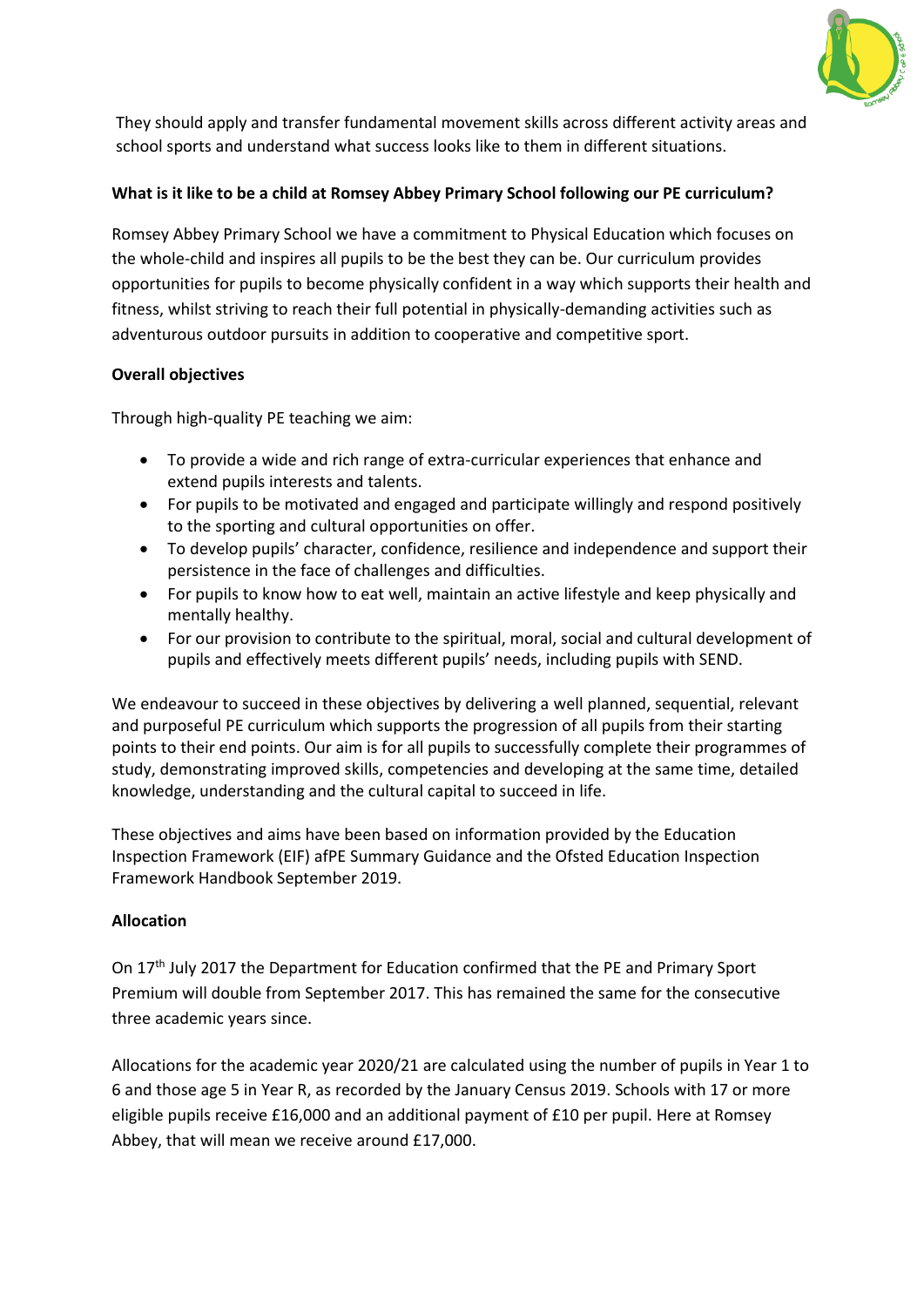

This funding must be used to fund improvements to the provision of PE and sport, for the benefit of primary-aged pupils in the 2020 to 2021 academic year, so that they develop healthy lifestyles.

This means we need to use the premium to:

- develop or add to the PE and sport activities that your school already offers
- make improvements now that will benefit pupils joining the school in future years

#### **Ensuring future sustainability**

- High quality CPD will ensure members of staff can support each other and new staff in delivering quality PE teaching.
- The purchase of new high-quality equipment will support future physical activity long after its purchase.

Figure 1 (below): A process model to support a self-sustaining improvement:

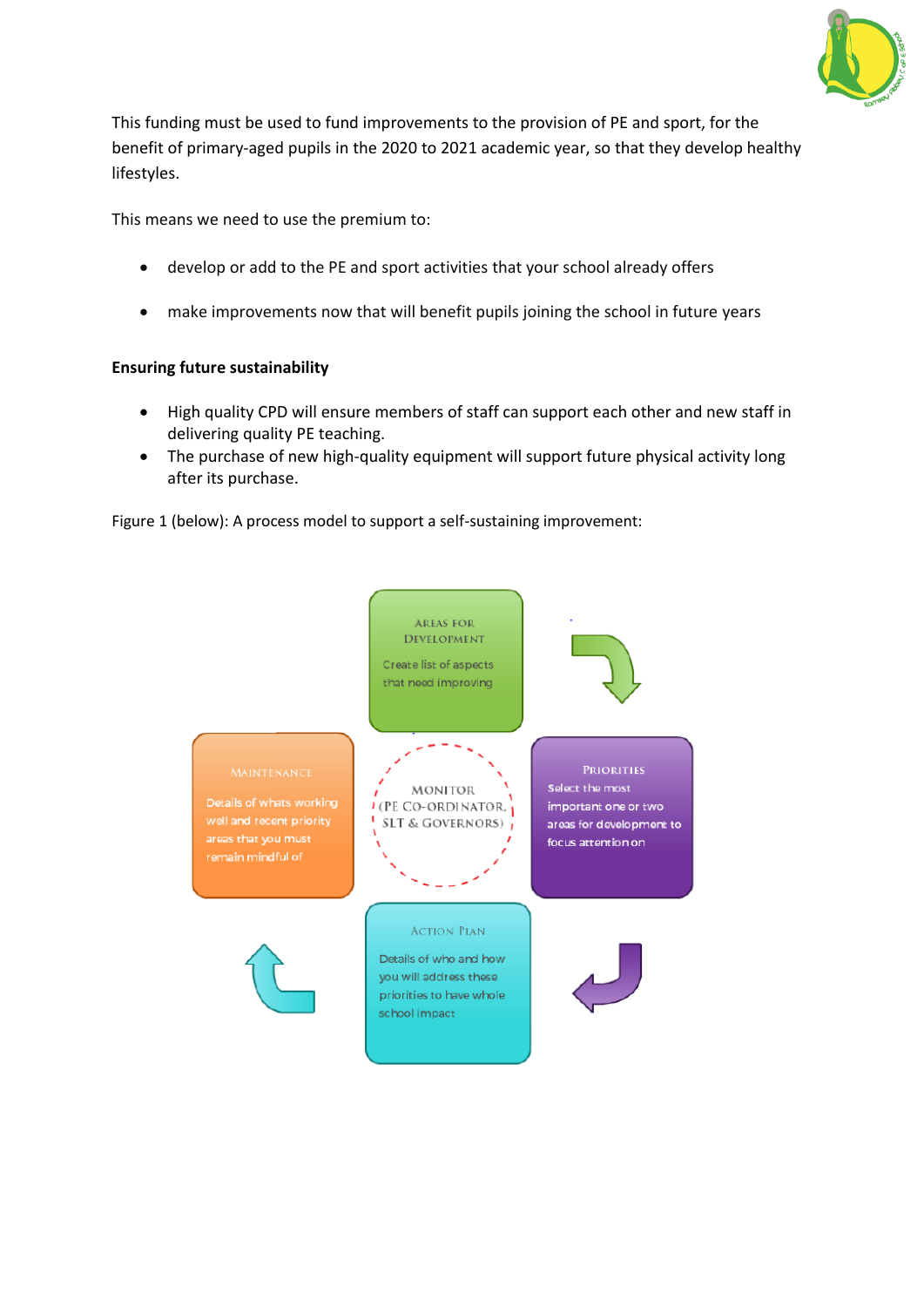

#### **ACCOUNTABILITY**

We believe that teachers at Romsey Abbey Primary School are fully committed to our PE ethos and values. It is essential that they are engaged, feel effectively and meaningfully supported both in terms of their well-being and opportunities to take part in focused professional development.

Therefore, the Head Teacher and Leadership Team regularly and rigorously monitor, evaluate and review the strategies we have implemented for the expenditure of the Primary PE & Sport Grant and report to the Governing Body on progress and impact. The Governing Body also ensure that the school has a clear vision and strategy and that resources are managed well.

Schools will be held to account under these recommendations from Ofsted (The PE and sport premium for primary schools – good practice to maximise effective use of the funding October 2014):

Schools should:

- ensure that their strategic plans for using the new funding include clear, measurable targets for improvement
- clearly show how school leaders will evaluate the impact that the premium is having on improving PE and sports provision
- regularly monitor the work of specialist PE teachers and sports coaches to ensure that their teaching and coaching are consistently good
- ensure that the professional development of staff is systematically planned and tailored to the individual needs of teachers and classroom assistants
- monitor the impact of professional development to ensure a lasting legacy of consistently good teaching of PE
- identify 'non-participants' in extra-curricular sport and provide additional activities to encourage their immediate and longer-term participation in sport and physical activity
- introduce activities specifically aimed at enabling their most able pupils to achieve high standards in PE and sport
- forge links with a wider range of external sports clubs to achieve sustainable ways of engaging all pupils in physical activity and sport
- work closely with parents and carers and local health agencies to promote the health and well-being of all pupils, especially those who are overweight or obese.

Ofsted will:

 continue to evaluate the use of the premium in section 5 inspections, focusing particularly on how effectively school leaders monitor the impact of new funding over time on increasing pupils' participation, improving performance in PE and sport, and promoting health and well-being.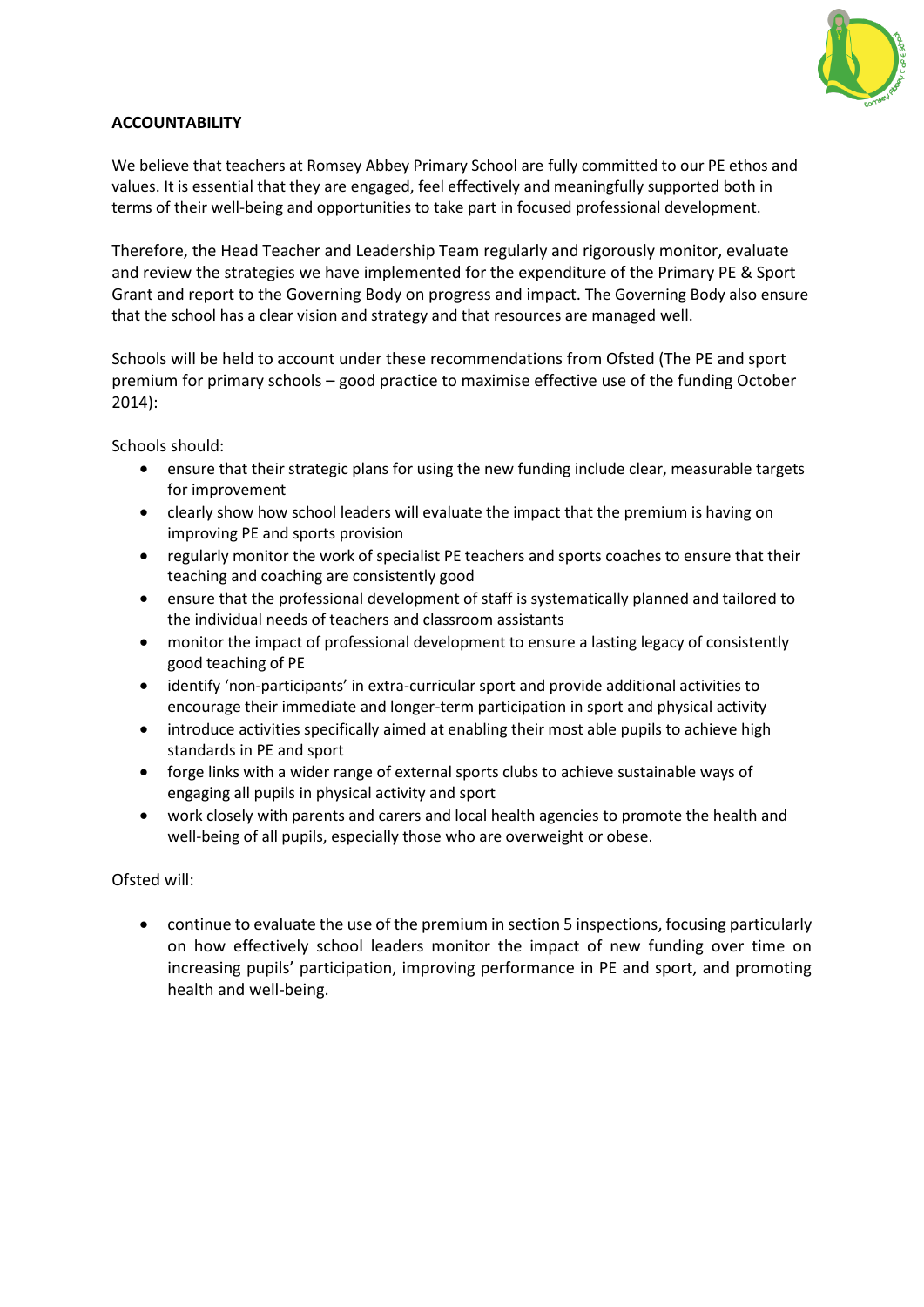

# **Outline of 2020-21 PE & Sport Grant Projected Spend**

| <b>Area of Expenditure</b>                    | Projected | <b>Reason for Expenditure</b>                                                                                                                                                                                                                                                                                                           | How we will measure                                                                                                                                          |
|-----------------------------------------------|-----------|-----------------------------------------------------------------------------------------------------------------------------------------------------------------------------------------------------------------------------------------------------------------------------------------------------------------------------------------|--------------------------------------------------------------------------------------------------------------------------------------------------------------|
|                                               | Cost      |                                                                                                                                                                                                                                                                                                                                         | outcomes                                                                                                                                                     |
|                                               |           |                                                                                                                                                                                                                                                                                                                                         | (what we will expect                                                                                                                                         |
|                                               |           |                                                                                                                                                                                                                                                                                                                                         | to see in July '21)                                                                                                                                          |
| High Quality PE and<br>Curriculum Development | £1,500    | To improve the quality of<br>teaching and diversity of<br>the curriculum in order<br>for the majority pupils to<br>make regular and<br>sustained progress.<br>High quality CPD will ensure members<br>of staff can deliver quality PE teaching<br>and support each other.<br>CPD to include the following<br>qualifications:<br>Cycling | PE leads will conduct<br>learning walks to support<br>and evidence that staff are<br>teaching quality PE<br>lessons.                                         |
| SGO Level 2 competition                       | £540      | To increase Year 3, 4, 5 and 6 pupils'                                                                                                                                                                                                                                                                                                  | Children's participation                                                                                                                                     |
| subscription                                  |           | participation in Level 2 (inter-school)<br>competitions.                                                                                                                                                                                                                                                                                | and success in Level 1 and<br>2 competitions will<br>continue to improve.                                                                                    |
|                                               |           | Competition timetable to be<br>confirmed.                                                                                                                                                                                                                                                                                               | 94% children taking part in<br>Level 1 competitions 2016.<br>97% children taking part in                                                                     |
|                                               |           | All year groups to compete in Level 1<br>(intra-school) competitions at the end<br>of each physical education unit.                                                                                                                                                                                                                     | Level 1 competitions 2017.<br>97.5% children taking part<br>in Level 1 competitions<br>2018.<br>98% children taking part in                                  |
| Supply cover                                  | £640      | Supply teacher to cover the class of the                                                                                                                                                                                                                                                                                                | Level 1 competitions 2019<br>Children's learning will not                                                                                                    |
|                                               |           | teacher attending the Level 2 SGO<br>competitions.                                                                                                                                                                                                                                                                                      | be disrupted by their<br>teacher attending the<br>competition and the class<br>needing to be split across<br>the school as has<br>previously happened.       |
| Sports Day                                    | £600      | To provide all children with an<br>opportunity to compete in a school-<br>wide Level 1 competition.                                                                                                                                                                                                                                     | Teacher's tracking of<br>progress and summative<br>assessments will show                                                                                     |
|                                               |           | To provide each child an opportunity to<br>compete in a range of field and track<br>events.                                                                                                                                                                                                                                             | improved year-end<br>progress from last year.                                                                                                                |
|                                               |           | Medals ensure all children receive a<br>reward for taking part and competing,<br>in our Sports Day.                                                                                                                                                                                                                                     | Sustainable enjoyment<br>and participation in this<br>event.<br>94% attendance 2016<br>97% attendance 2017<br>97.5% attendance 2018<br>94.9% attendance 2019 |